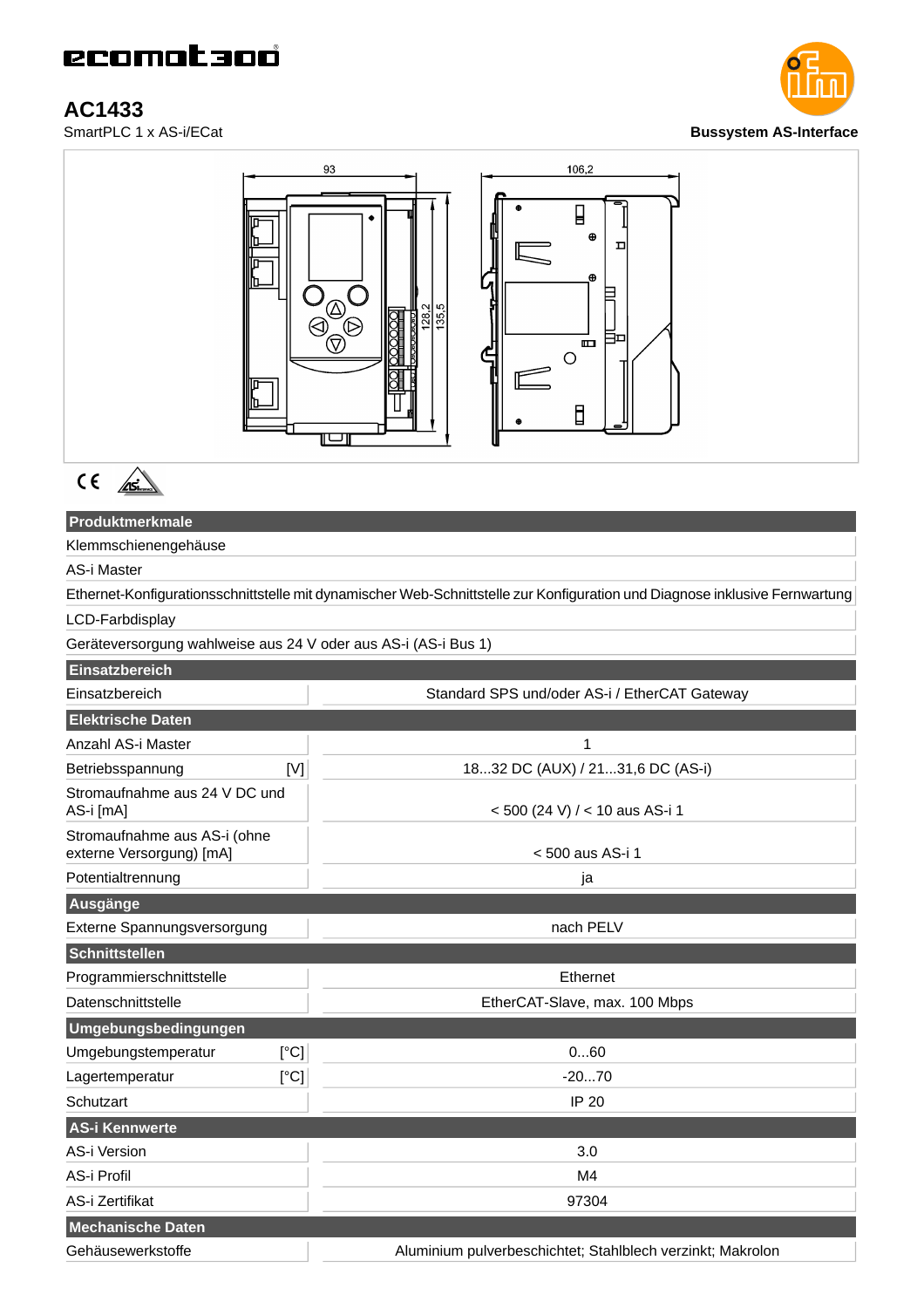## ecomataoó

AC1433<br>SmartPLC 1 x AS-i/ECat



| Anzeigen / Bedienelemente     |                                                                            |                                 |  |  |
|-------------------------------|----------------------------------------------------------------------------|---------------------------------|--|--|
| Anzeige                       |                                                                            | Vollgrafik-LCD-Display          |  |  |
| Funktionsanzeige              | LED                                                                        | 1 x rot / grün (Kombi-LED)      |  |  |
| <b>Elektrischer Anschluss</b> |                                                                            |                                 |  |  |
| Anschluss                     |                                                                            | Klemmen bis 2,5 mm <sup>2</sup> |  |  |
| Anschlussbelegung             | n.c.<br>n.c.<br>AS-i 1+<br>AS-i 1-<br>FE<br>n.c.<br>24 V<br>0 <sub>V</sub> |                                 |  |  |
| Zubehör                       |                                                                            |                                 |  |  |
| Zubehör (mitgeliefert)        |                                                                            | Anschlussklemmen                |  |  |
| <b>Bemerkungen</b>            |                                                                            |                                 |  |  |
| Verpackungseinheit            | [Stück]                                                                    | 1                               |  |  |

ifm electronic gmbh • Friedrichstraße 1 • 45128 Essen — Technische Änderungen behalten wir uns ohne Ankündigung vor! — DE — AC1433 — 01.12.2016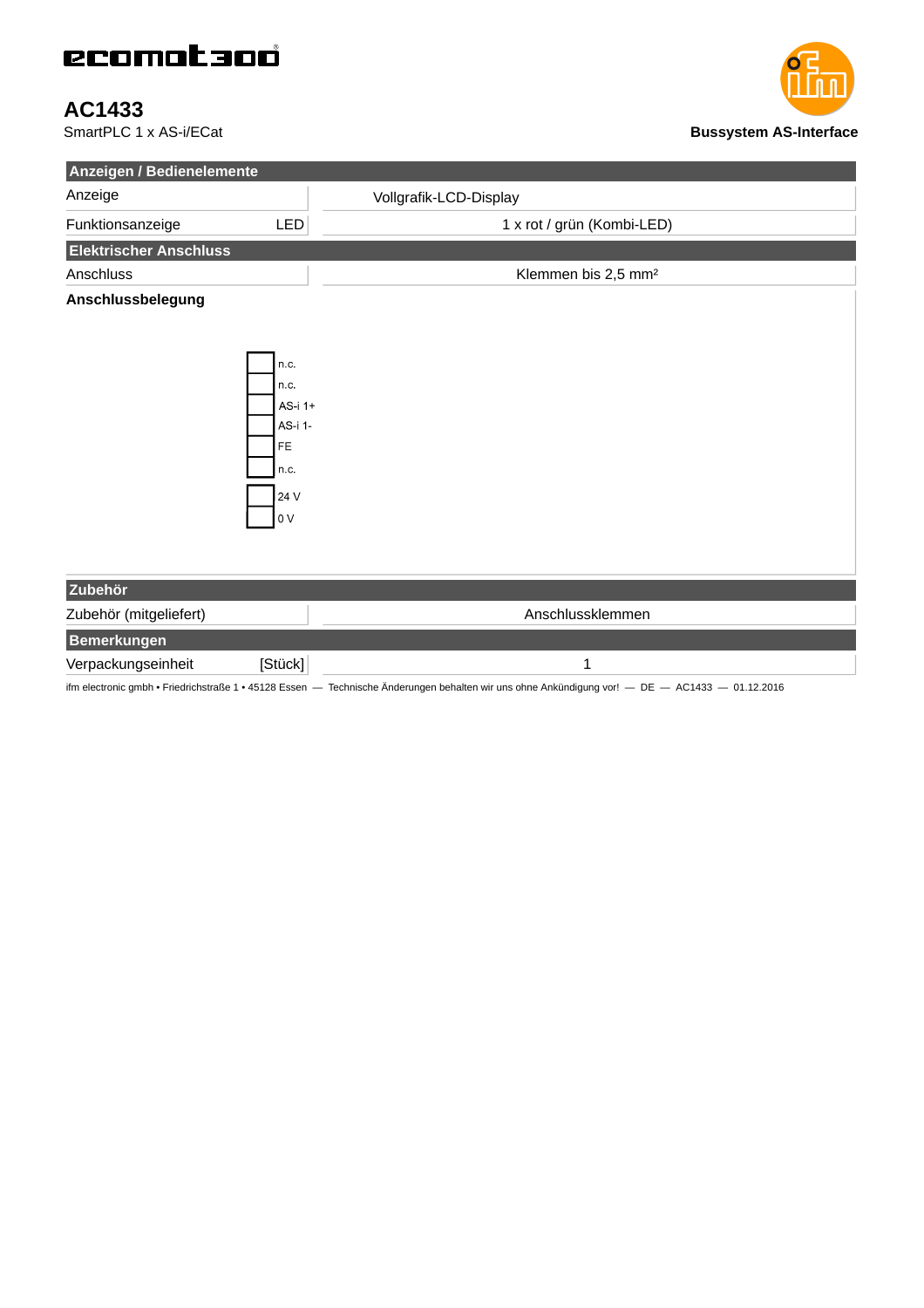AC1433<br>SmartPLC 1 x AS-i/ECat





# $C \in \mathbb{Z}$

## **Product characteristics**

Housing for DIN rail mounting

AS-i master

Ethernet configuration interface with dynamic web interface for configuration and diagnosis including remote maintenance LCD colour display

Device supply either via 24 V or AS-i (AS-i bus 1)

| <b>Application</b>                                              |                                                           |
|-----------------------------------------------------------------|-----------------------------------------------------------|
| Application                                                     | standard PLC and/or AS-i / EtherCAT gateway               |
| <b>Electrical data</b>                                          |                                                           |
| Number of AS-i masters                                          | 1                                                         |
| Operating voltage<br>[V]                                        | 1832 DC (AUX) / 2131.6 DC (AS-i)                          |
| Current consumption from 24 V DC<br>and AS-i [mA]               | <500 (24 V) / < 10 from AS-i 1                            |
| Current consumption from AS-i<br>(without external supply) [mA] | < 500 via AS-i 1                                          |
| <b>Electrical separation</b>                                    | yes                                                       |
| <b>Outputs</b>                                                  |                                                           |
| External voltage supply                                         | according to PELV                                         |
| Interfaces                                                      |                                                           |
| Programming interface                                           | Ethernet                                                  |
| Data interface                                                  | EtherCAT slave, max. 100 Mbaud                            |
| <b>Environment</b>                                              |                                                           |
| Ambient temperature<br>[°C]                                     | 060                                                       |
| [°C]<br>Storage temperature                                     | $-2070$                                                   |
| Protection                                                      | <b>IP 20</b>                                              |
| AS-i classification                                             |                                                           |
| AS-i version                                                    | 3.0                                                       |
| AS-i profile                                                    | M4                                                        |
| AS-i certificate                                                | 97304                                                     |
| <b>Mechanical data</b>                                          |                                                           |
| Housing materials                                               | aluminium powder-coated; steel sheet galvanised; Makrolon |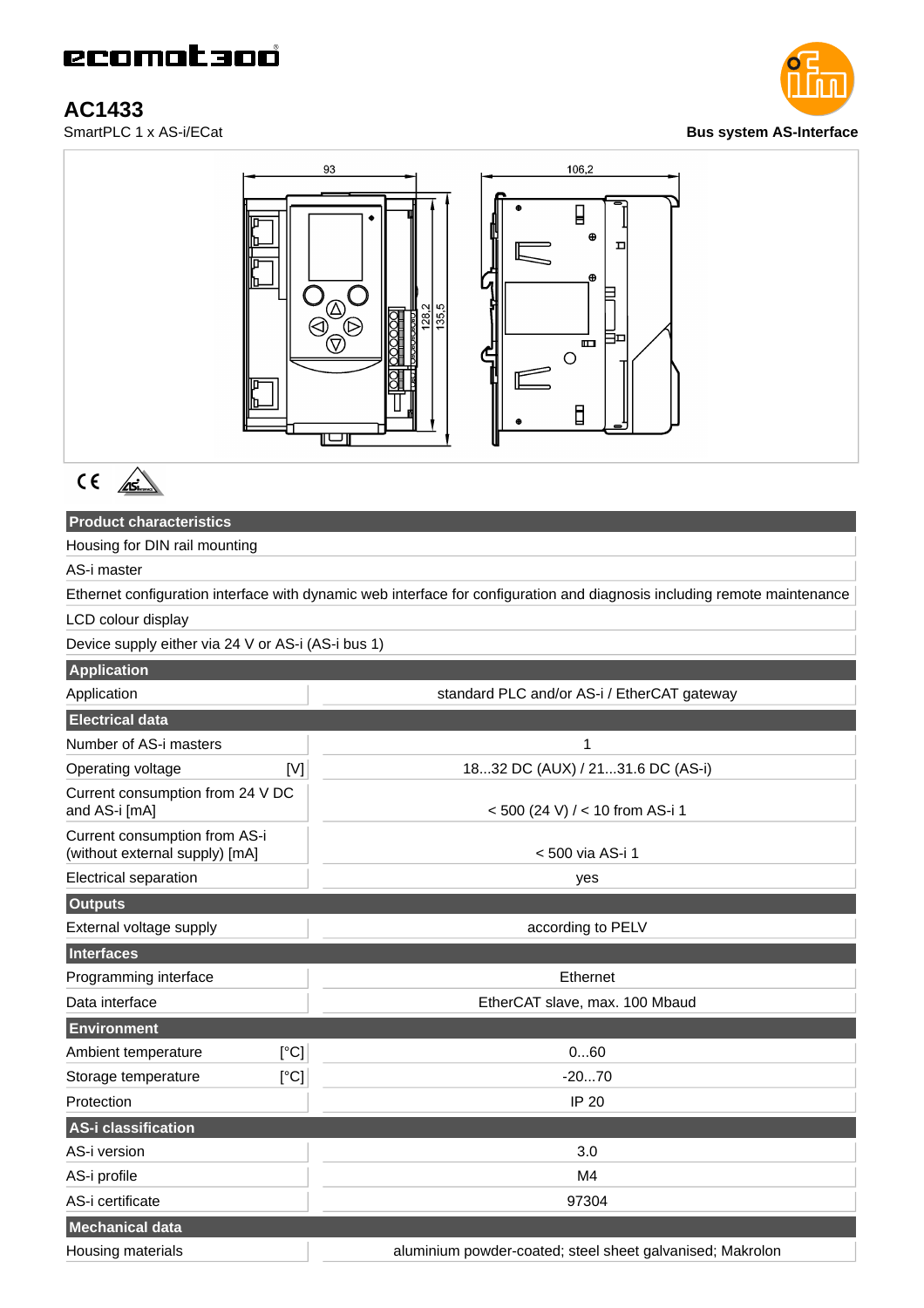# ecomataoó

AC1433<br>SmartPLC 1 x AS-i/ECat



| <b>Displays / operating elements</b> |                                                                |                                     |
|--------------------------------------|----------------------------------------------------------------|-------------------------------------|
| Display                              |                                                                | full graphic LCD display            |
| Function display                     | LED                                                            | 1 x red / green (combined LED)      |
| <b>Electrical connection</b>         |                                                                |                                     |
| Connection                           |                                                                | terminals up to 2.5 mm <sup>2</sup> |
| <b>Wiring</b>                        | n.c.<br>n.c.<br>AS-i 1+<br>AS-i 1-<br>FE<br>n.c.<br>24 V<br>0V |                                     |
| Accessories                          |                                                                |                                     |
| Accessories (included)               |                                                                | terminals                           |
| Remarks                              |                                                                |                                     |
| Pack quantity                        | [piece]                                                        | $\mathbf{1}$                        |

ifm electronic gmbh • Friedrichstraße 1 • 45128 Essen — We reserve the right to make technical alterations without prior notice. — GB — AC1433 — 01.12.2016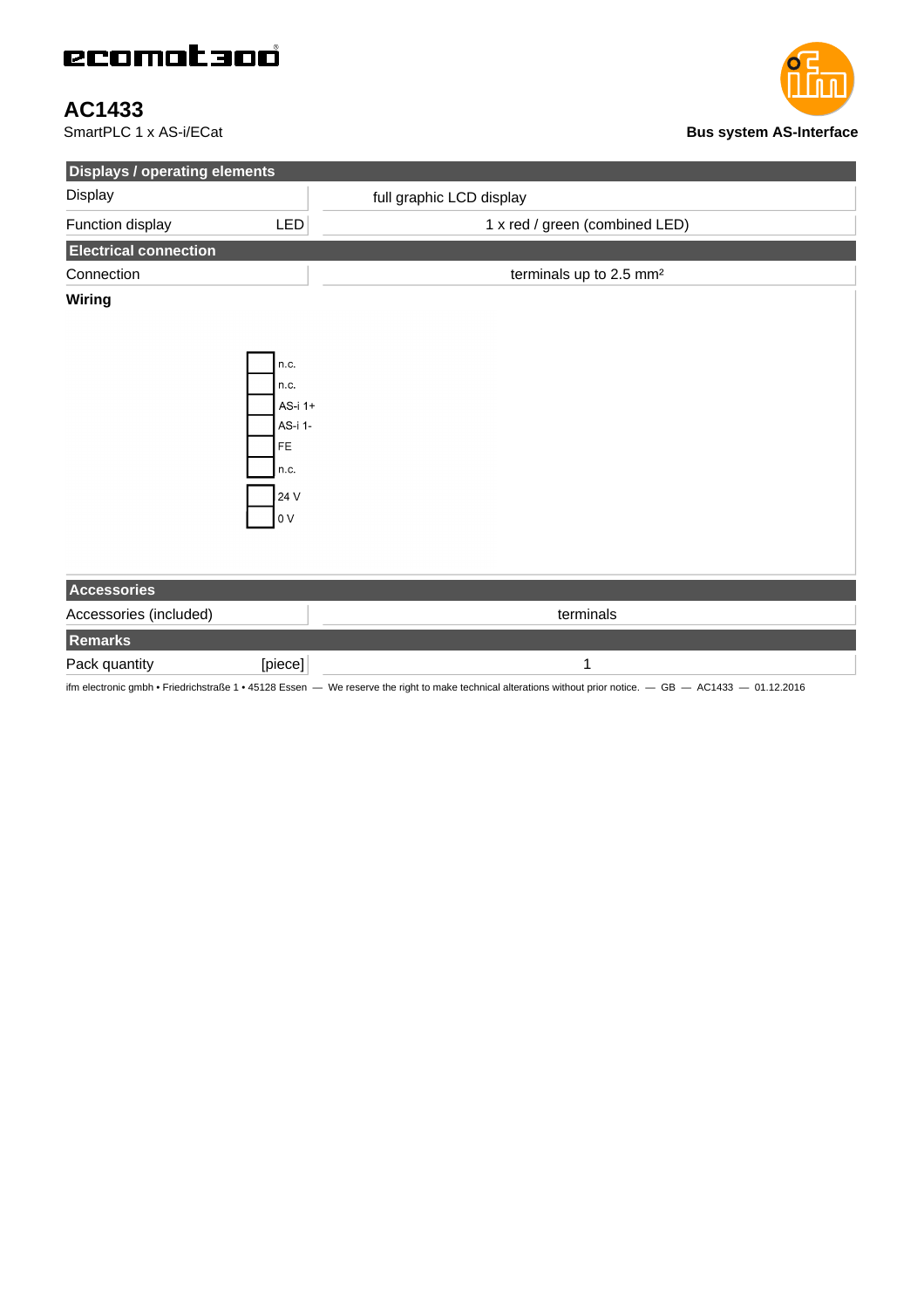AC1433<br>SmartPLC 1 x AS-i/ECat





 $C \in \mathbb{A}$ 

## **Caractéristiques du produit**

Montage en glissière

Maître AS-i

Interface de configuration Ethernet avec interface web dynamique pour configuration et diagnostic, y compris télémaintenance afficheur LCD couleur

Alimentation de l'appareil via 24 V ou AS-i (bus AS-i 1)

| <b>Application</b>                                        |                                                                                |
|-----------------------------------------------------------|--------------------------------------------------------------------------------|
| Application                                               | API standard et/ou passerelle AS-i / EtherCAT                                  |
| Données électriques                                       |                                                                                |
| Nombre de maîtres AS-i                                    | 1                                                                              |
| Tension d'alimentation<br>[V]                             | 1832 DC (AUX) / 2131,6 DC (AS-i)                                               |
| Consommation via 24 V DC et AS-i<br>[mA]                  | < 500 (24 V) / < 10 via AS-i 1                                                 |
| Consommation via AS-i (sans<br>alimentation externe) [mA] | < 500 via AS-i 1                                                               |
| Isolation galvanique                                      | oui                                                                            |
| <b>Sorties</b>                                            |                                                                                |
| Alimentation externe en tension                           | selon TBTP                                                                     |
| Interfaces                                                |                                                                                |
| Interface de programmation                                | Ethernet                                                                       |
| Interface de donneés                                      | esclave EtherCAT, 100 Mb Baud max                                              |
| <b>Conditions d'utilisation</b>                           |                                                                                |
| Température ambiante<br>[°C]                              | 060                                                                            |
| Température de stockage<br>[°C]                           | $-2070$                                                                        |
| Protection                                                | <b>IP 20</b>                                                                   |
| <b>Classification AS-i</b>                                |                                                                                |
| Version AS-i                                              | 3.0                                                                            |
| Profil AS-i                                               | M4                                                                             |
| Certificat AS-i                                           | 97304                                                                          |
| Données mécaniques                                        |                                                                                |
| Matières boîtier                                          | aluminium surface protégée par pulvérisation; tôle d'acier galvanisé; Makrolon |